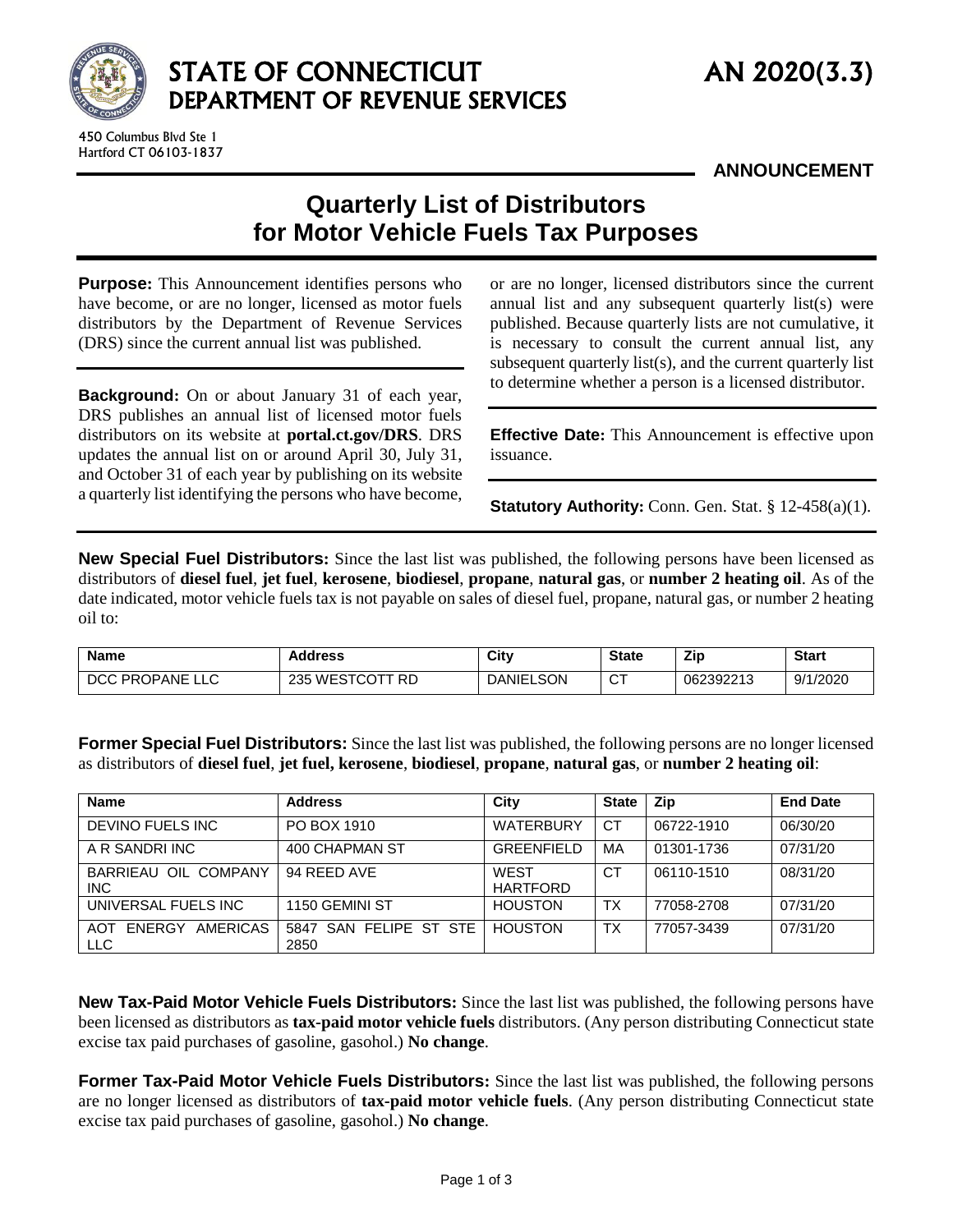**New Motor Vehicle Fuels Distributors:** Since the last list was published, the following persons have been licensed as **motor vehicle fuels** distributors. (Any person distributing gasoline, aviation gas, ethanol, or ethanol based gasoline.)

| <b>Name</b>                        | <b>Address</b>            | City             | <b>State</b> | Zip        | <b>Start</b> |
|------------------------------------|---------------------------|------------------|--------------|------------|--------------|
|                                    |                           |                  |              |            | <b>Date</b>  |
| <b>JAGUAR FUELING SERVICES LLC</b> | 18482 KUYKENDAHL RD # 147 | <b>SPRING</b>    | TX           | 77379-8123 | 08/01/20     |
| <b>CROWN FUELS LLC</b>             | 43 W WASHINGTON ST        | <b>BRISTOL</b>   | СT           | 06010-5474 | 09/01/20     |
| MACH 1 ENERGY INC                  | 4695 STATE ROUTE 66       | APOLLO           | <b>PA</b>    | 15613-2047 | 07/15/20     |
| COLONIAL OIL INDUSTRIES INC        | ATTN: TAX DEPARTMENT      | SAVANNAH         | GA           | 31415-1054 | 08/01/20     |
| DCC PROPANE LLC                    | 235 WESTCOTT RD           | <b>DANIELSON</b> | СT           | 06239-2213 | 09/01/20     |

**Former Motor Vehicle Fuels Distributors:** Since the last list was published, the following persons have ceased to be licensed as distributors of **motor vehicle fuels**: (Any person distributing gasoline, aviation gas, ethanol, or ethanol based gasoline.)

| <b>Name</b>                                        | <b>Address</b>                 | City              | <b>State</b> | Zip        | End         |
|----------------------------------------------------|--------------------------------|-------------------|--------------|------------|-------------|
|                                                    |                                |                   |              |            | <b>Date</b> |
| DEVINO FUELS INC                                   | PO BOX 1910                    | <b>WATERBURY</b>  | СT           | 06722-1910 | 06/30/20    |
| A R SANDRI INC                                     | 400 CHAPMAN ST                 | <b>GREENFIELD</b> | MA           | 01301-1736 | 07/31/20    |
| MAGELLAN TERMINALS HOLDINGS<br>LIMITED PARTNERSHIP | PO BOX 22186                   | <b>TULSA</b>      | OK           | 74121-2186 | 03/31/20    |
| AOT ENERGY AMERICAS LLC                            | 5847 SAN FELIPE ST STE<br>2850 | <b>HOUSTON</b>    | тх           | 77057-3439 | 07/31/20    |

**New Motor Vehicle Fuels Exporters:** Since the last list was published, the following persons have have been licensed as exporters of **motor vehicle fuels**. **No change**.

**Former Motor Vehicle Fuels Exporters:** Since the last list was published, the following persons have ceased to be licensed as distributors of **motor vehicle fuels**. **No change**.

**New Heating Fuels Distributors:** Since the last list was published, the following persons have been licensed as distributors of **number 2 heating oil, kerosene or propane for heating purposes only**.

| <b>Name</b>               | <b>Address</b>      | City              | <b>State</b> | <b>Zip</b> | <b>Start Date</b> |
|---------------------------|---------------------|-------------------|--------------|------------|-------------------|
| AIR SOLUTIONS PROPANE LLC | 430 FAIRFIELD AVE   | <b>STAMFORD</b>   | СT           | 06902-7522 | 05/01/20          |
| RELIABLE FUEL LLC         | 4 SAND CUT RD STE 3 | <b>BROOKFIELD</b> |              | 06804-2643 | 07/01/20          |

**Former Heating Fuels Distributors:** Since the last list was published, the following persons have have ceased to be licensed as distributors of **number 2 heating oil, kerosene or propane for heating purposes only**. **No change**.

**New Aviation Fuel Dealers:** Since the last list was published, the following persons have licensed as dealers of **aviation fuel**. Any person whose place of business is located upon an established airport within this state and who purchases fuel from a licensed distributor for sale directly into the fuel tank of any aircraft or aircraft engine. **No change**.

**Former Aviation Fuel Dealers:** Since the last list was published, the following persons have ceased to be licensed as dealers of **aviation fuel**. Any person whose place of business is located upon an established airport within this state and who purchases fuel from a licensed distributor for sale directly into the fuel tank of any aircraft or aircraft engine. **No change**.